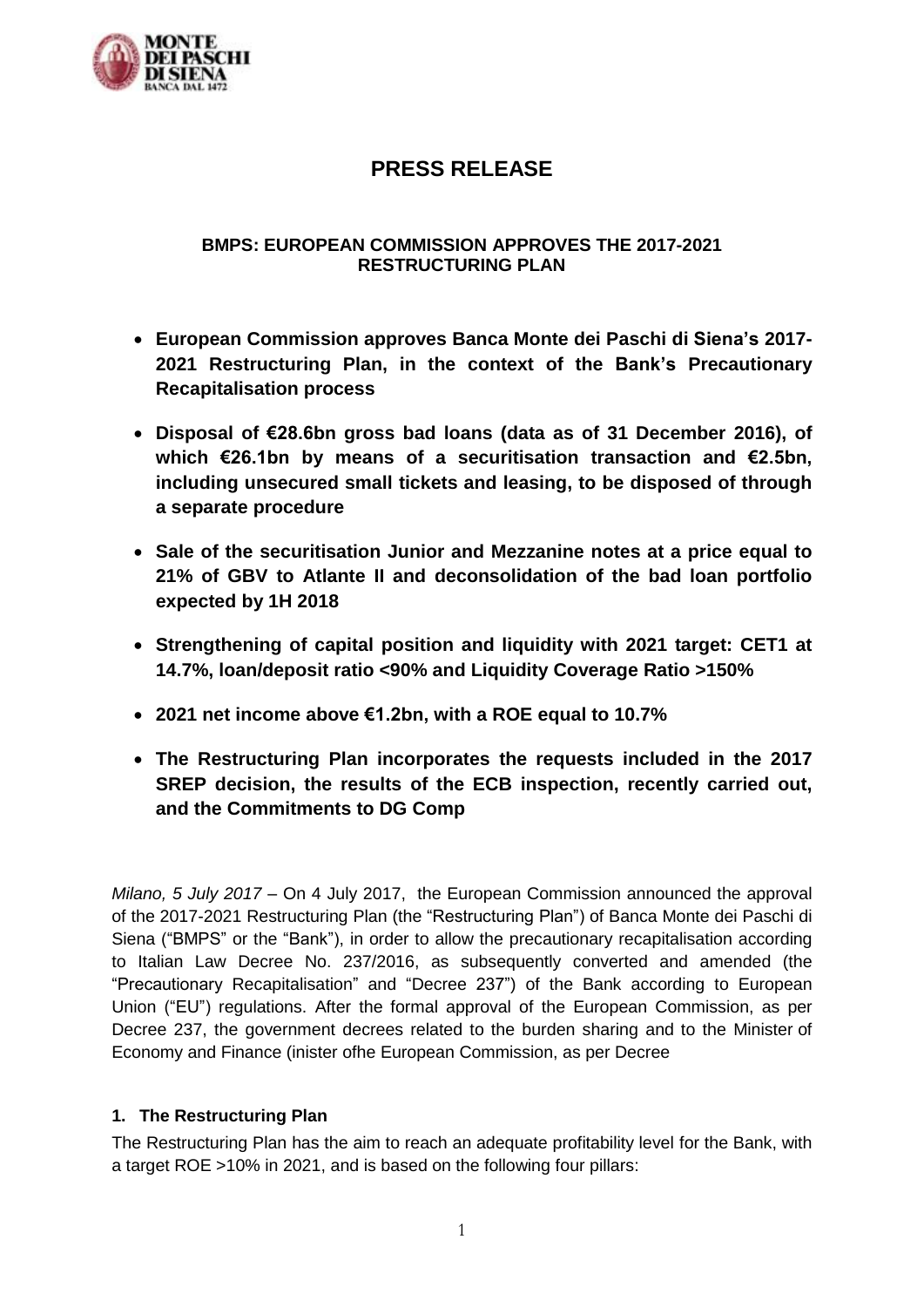

- 1. refocusing on Retail and Small Business customers through a new simplified and highly digitised business model;
- 2. a renewed operating model, with a sustained focus on efficiency, which will lead to a target cost/income ratio below 51% in 2021 and a reallocation of employees involved in administrative activities towards sales activities;
- 3. radically improved credit risk management, with a completely new organisational structure of the Chief Lending Officer ("CLO") which will enable the reinforcement of the Bank's early detection processes and an improved cure rate, resulting in a cost of risk below 60 bps and a Gross NPE Ratio below 13% in 2021;
- 4. strengthened capital and liquidity position, with 2021 targets including a CET1>14%, a Loan to Deposit Ratio <90% and a Liquidity Coverage Ratio ("LCR") >150%, together with a significant decrease in the cost of funding.

The Restructuring Plan includes the disposal of the vast majority of the bad loan portfolio as of 31 December 2016, for a total amount of €28.6bn GBV.

The Restructuring Plan is based on a significantly different framework from the one underlying the industrial plan presented on 25 October 2016, being affected, on one hand, by the effects of the unsuccessful market recapitalisation at the end of 2016 and, on the other, by the constraints and recommendations received from Directorate General for Competition ("DG Comp") in the context of the negotiation of the Restructuring Plan, as provided for the Precautionary Recapitalisation process.

In particular, the Restructuring Plan is compliant with and reflect the commitments made to DG Comp (the "Commitments") and it is consistent with the 2017 SREP decision. In this document, received on 19 June 2017, the ECB requires the Bank to maintain, from 2018, on a consolidated basis, a Total SREP Capital Requirement of 11%, which includes a minimum own funds requirements of 8% (Pillar 1 Requirements) and own funds requirement of 3% (Pillar 2 Requirements, P2R) to be made entirely of Common Equity Tier 1 Capital.

Hence, BMPS is required to meet the following capital requirements on a consolidated basis as of 1 January 2018:

- 9.44% transitional CET1 Ratio
- 12.94% transitional Total Capital Ratio

including, in addition to the P2R, 1.875% Capital Conservation Buffer and 0.0625% O-SII Buffer (Other Systemically Important Institutions Buffer). The Capital Conservation Buffer and O-SII Buffer will reach respectively 2.5% on a fully loaded basis in 2019 and 0.25% in 2021 (this last one on a transitional basis: 0.125% in 2019 and 0.1875% in 2020). The Restructuring Plan fully reflects the result of the ECB's credit inspection, concluded in May 2017. The inspection, carried on the loans portfolio using as reference date 31 December 2015, identified additional provisioning to be implemented with respect to the coverage levels at that date. The additional provisioning is in substantial overlap with the loan loss provisions accounted for starting from 31 December 2015 up to date, the transactions to dispose the bad loans portfolio and the higher provisioning on non-performing loans envisaged in the Restructuring Plan to streamline the non performing loans exposure reduction in the 2017-2021 timeframe. The residual impact, equal to ca. €0.26bn, has been taken into account in the first years of the Plan, given the conservative estimation of the cost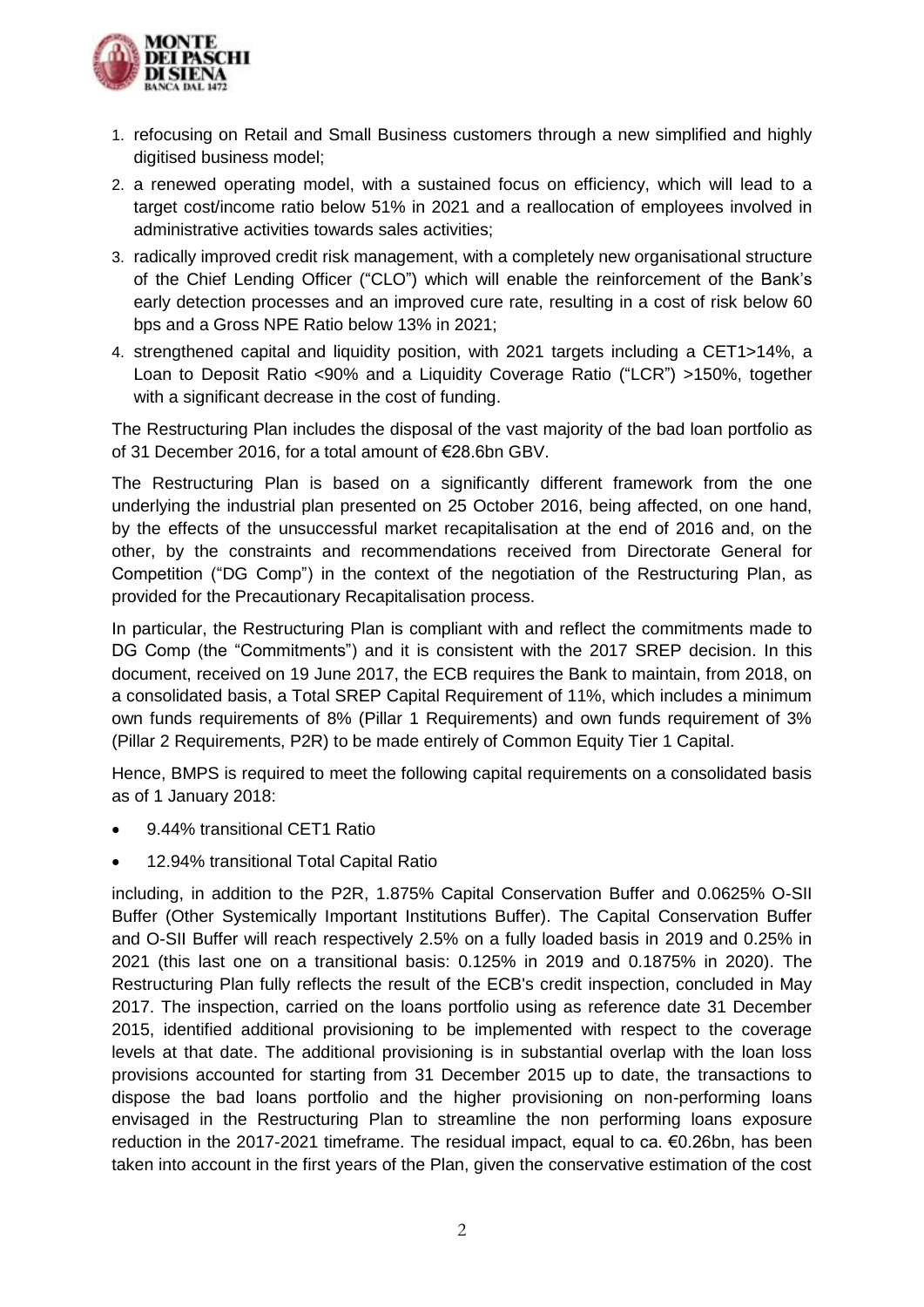

of credit.

The Restructuring Plan includes the preliminary estimate of the effects of the IFRS 9 accounting standard, for around €1.2bn as First Time Adoption ("FTA"), determined on the basis of the implementation of the project, activated by the Bank, to adopt the new accounting standard.

# **1.1 Refocusing on Retail Banking activities**

The relaunch of the Bank's commercial business will focus on Retail and Small Business customers, through a new simplified and highly digitised business model, with specific service lines (such as purchasing a home, covering from risks or managing a business), partly by leveraging on Widiba's distinctive features to attract new customers and to enhance the management of existing ones. A new way of serving Small Business customers will be implemented, with a radical effort towards product simplification and a continuous focus on new lending and on connected risks. Greater attention will be reserved to Affluent and Private customers, leveraging on insurance and wealth management products and on advisory services, with the aim of a significant increase in Assets under Management (boosted by leveraging on the current Life and P&C bancassurance partnership with AXA and on the long-term relationship with Anima Group in the mutual funds segment).

Greater reliance will be placed on Widiba as a core digitalisation and innovation vehicle – through which technological solutions and automation of various processes will be extended throughout the Group – and as a key asset to lower cost-to-serve for the Group.

Corporate activities will be rationalised, with the revision of the business model and optimisation of capital absorption.

# **1.2 Renewed operating model with a sustained focus on efficiency**

The new operating model will focus on greater efficiency, continuing on the path already followed by the Bank since 2012, through:

- the extensive automation of the Group, which, by means of additional technological investments in the infrastructure and building on Widiba's best practices, will reduce the time spent on manual processing by employees Full Time Equivalent ("FTE"), from 34% in 2016 to <20% in 2021;
- the complete redesign of the network, by reducing branches (from approximately 2,000 in 2016 to approximately 1,400 in 2021) and of the coordination centres ("Aree Territoriali" and "Direzioni Territoriali Mercato") with the increase of the percentage of those who are dedicated to sales activities from 62% in 2016 to c. 70% in 2021;
- a headcount reduction that, without impact on service quality standards, will see employees decrease by about 5,500 units by 2021 (of which 4,800 involved in the Fondo di Solidarietà, 450 from the disposal/closure of businesses, 750 from natural turnover and around 500 new hirings); the one-off costs related to headcount reduction are estimated equal to €1.15bn over the Restructuring Plan horizon;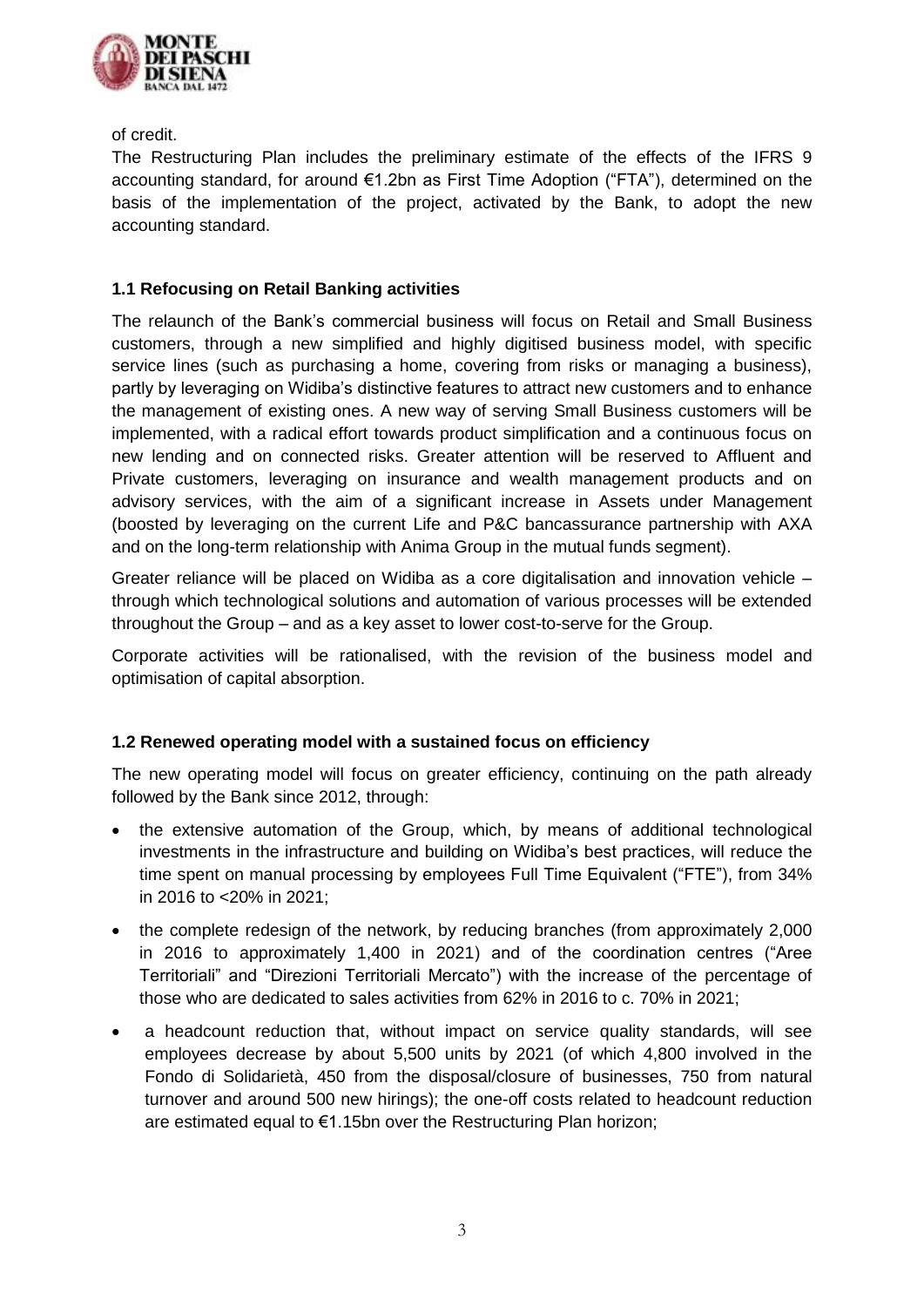

 further optimisation of other administrative expenses, that will decrease of 26% (from c. €0.8bn in 2016 to less than €0.6bn in 2021), keeping a best-in-class position in terms of cost management.

#### **1.3 On-going Credit Risk Management improvement**

In line with the actions implemented in recent years to improve credit quality and the process of credit risk management, the Restructuring Plan provides for:

- the complete re-organisation of CLO, with centralised credit underwriting decisionmaking mechanisms and direct reporting of territorial credit areas; a strong push on automated underwriting processes for small ticket loans to Retail and Small Business customers; the percentage of automatic credit decisions will increase to 70% in 2021 for the Retail segment and to 50% for the Small Business segment;
- the strengthening of early detection and a dedicated monitoring system for exposures at risk, which will bring about a decrease in default rates and an increase in the past-due cure rate;
- the creation of a separate business unit for NPE management within the CLO division, which will be in charge of early remedial actions/ongoing restructurings, control the assets and performance of the credit recovery platform, as well as in charge of the recovery activities related to the potential new flow of bad loans not managed by the platform;
- a specific program for the sale/reduction of unlikely-to-pay and bad loans, whose economic effects are included in the Restructuring Plan, in order to achieve the target gross NPE on total loans ("NPE ratio").

#### **1.4 Strengthened liquidity and capital position**

The Restructuring Plan envisages a capital increase of €8.1bn, of which €3.9bn from the capital increase underwritten by the MEF and €4.3bn from burden-sharing.

The capital increase and bad loans deconsolidation will have positive impacts on main key liquidity indicators, with Liquidity Coverage Ratio and Net Stable Funding Ratio well above the 100% target level over the Restructuring Plan horizon.

From a commercial standpoint, the Loan-to-Deposit Ratio is expected to improve by about 16 percentage points (from 103% in 2016 to 87% in 2021), thanks to the increase in direct funding coming from the network and the expected decrease in gross commercial loans. Thanks to the capital increase and the bad loans disposal, a cost of funding reduction is expected in the Restructuring Plan horizon, with a re-alignment to market levels.

The Group is expected to achieve a CET1 ratio >14% and a ROE >10% in 2021.

With reference to the initiatives that have contributed to the strengthening capital process and that are complied with the Commitments with DG Comp, it should be noted that on 30 June 2017 the Bank sold to CartaSì S.p.A. ("CartaSi"), subsidiary of Istituto Centrale delle Banche Popolari Italiane S.p.A ("ICBPI"), a leading player in the management of national and international payment services, its merchant acquiring business (the "Merchant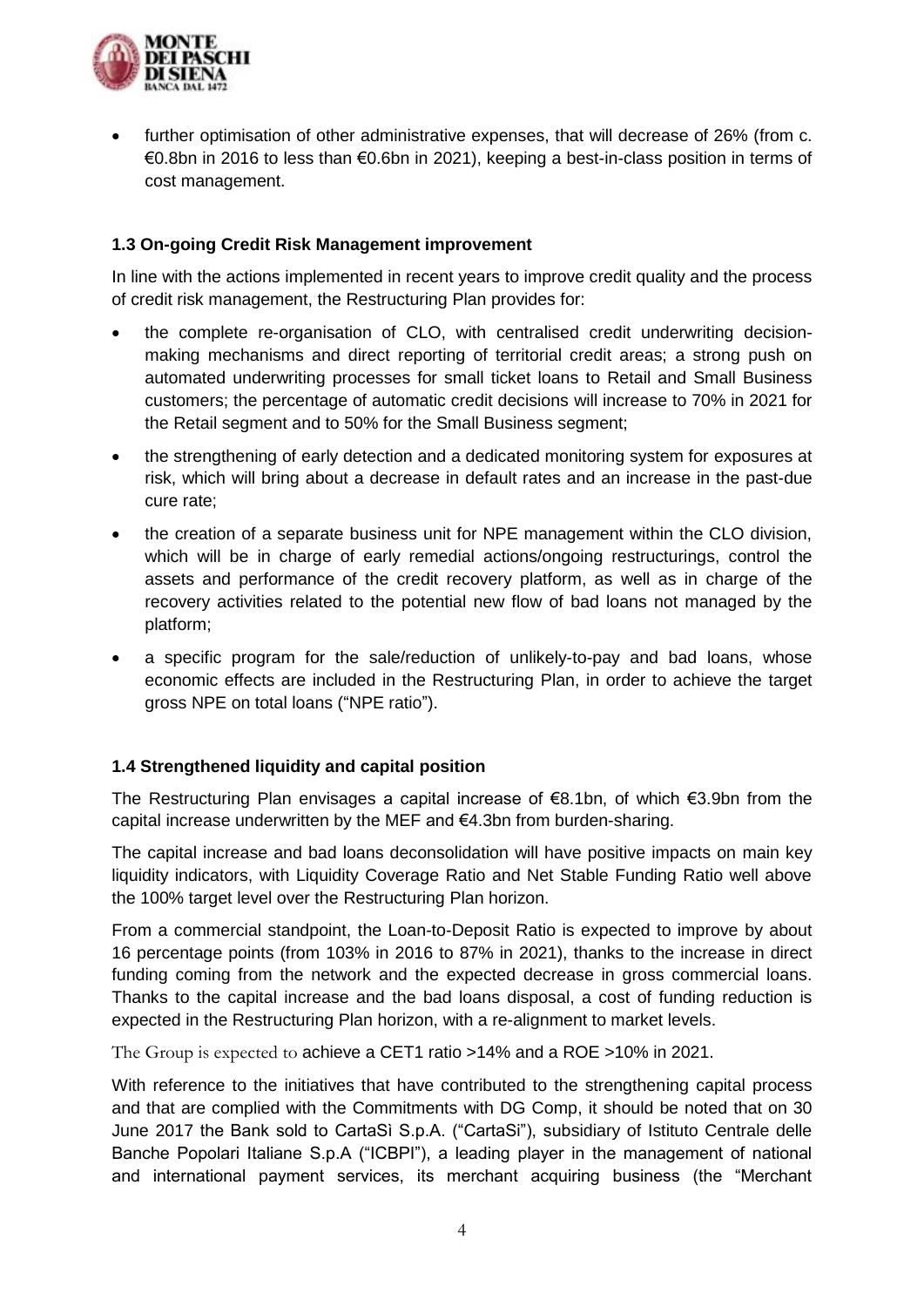

Acquiring") for a total consideration of €536mln. The deal, announced on 3 February 2017, provides for the Bank and Cartasì to enter into a ten-year partnership, for the development and placement, through BMPS Group distribution network, of products and payment services for current and future BMPS Group customers.

Furthermore, on 3 July 2017 the Bank sold to ICBPI its 11.74% stake in Bassilichi S.p.A. and its 10.13% stake in Consorzio Triveneto S.p.A.

The main economic data and some KPIs of the Restructuring Plan are summarised in the following table:

| (EUR bn, %)                                           | 2016 A | 2019 E | 2021 E | Cagr<br>16-21 |
|-------------------------------------------------------|--------|--------|--------|---------------|
| Total revenues                                        | 4.3    | 3.8    | 4.3    | $-0.1%$       |
| <b>Operating Costs</b>                                | $-2.6$ | $-2.3$ | $-2.2$ | $-3.8%$       |
| <b>Gross Operating Result</b>                         | 1.7    | 1.4    | 2.1    | 4.9%          |
| LLP (loans, financial assets and<br>other operations) | $-4.5$ | $-0.7$ | $-0.5$ | n.m.          |
| <b>Net Operating Result</b>                           | $-2.8$ | 0.7    | 1.6    | n.m           |
| Pre-tax Income                                        | $-3.2$ | 0.4    | 1.4    | n.m           |
| <b>Net Income</b>                                     | -3.2   | 0.6    | 1.2    | n.m           |

| (% )                       | 2016 A | 2019 E | 2021 E | var.<br>$16 - 21$ |
|----------------------------|--------|--------|--------|-------------------|
| Number of Employees        | 25,566 | 22,115 | 20,065 | $-5,501$          |
| Cost / Income ratio        | 61.2   | 62.0   | 50.6   | $-10.6$           |
| R.O.E. <sup>1</sup>        | n.m.   | 5.7    | 10.7   | n.m.              |
| NPE ratio                  | 34.5   | 14.3   | 12.9   | $-21.6$           |
| Loan to Deposit ratio      | 102.9  | 90.7   | 87.0   | $-15.9$           |
| CET1 ratio $2$             | 8.2    | 12.7   | 14.7   | 6.5               |
| <b>Total Capital Ratio</b> | 10.4   | 14.9   | 17.0   | 6.6               |

<sup>1</sup>*R.O.E. calculated on average equity* 

2 *2016 transitional; fully loaded in 2019 and 2021*

#### **1.5 Commitments related to the Restructuring Plan**

The Restructuring Plan is consistent with the Commitments made to DG Comp, required by European legislation, related to several aspects of the Plan, among which:

 cost reduction: annual constraints in terms of number of branches, employees, cost/income and total operating costs, additional cuts up to a maximum of €100m in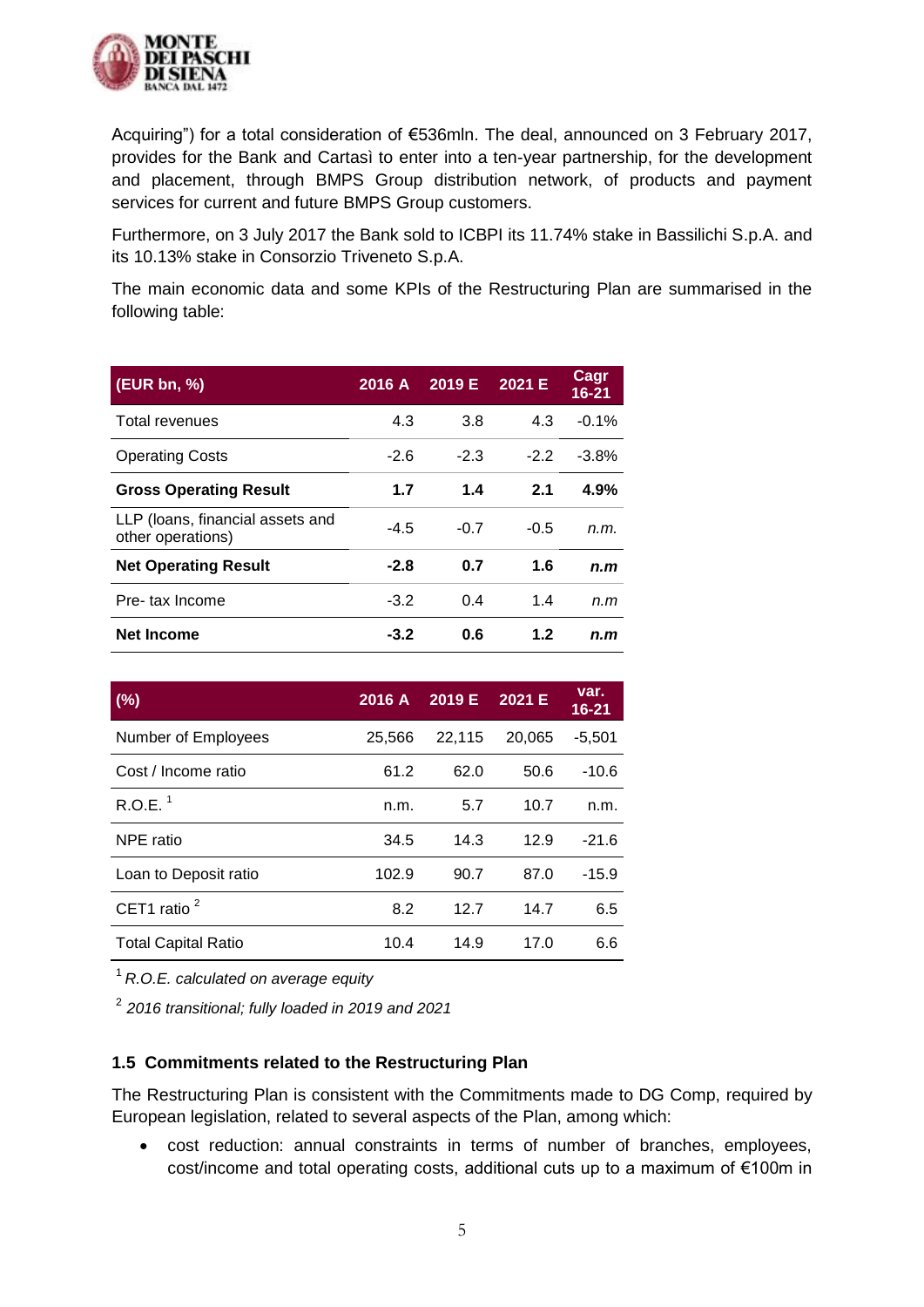

case the operating result targets (gross of LLPs) are not met;

- disposals of non-strategic assets: disposal of the foreign banks, disposal of a list of company stakes over the plan's horizon, provided that the disposal price results in a capital neutral impact and disposal of part of real estate property;
- contingency risk: commitment to deconsolidate a portfolio of €26.1bn of bad loans, strengthening of risk control, limitations on trading activity in terms of VAR and of the nature of the traded instruments;
- acquisition ban;
- a remuneration cap of 10 times the average salary of BMPS employees will be established.

A Monitoring Trustee, appointed by the Bank with the approbation of DG Comp, will verify the compliance with such Commitments.

# **2. Bad loan disposal transaction**

The transaction on the bad loan portfolio envisages the disposal of a portfolio of bad loans with a total GBV of about € 26.1bn as at 31 December 2016 through a securitisation and the intervention of Atlante II (managed by Quaestio Capital Management SGR S.p.A.), with whom, on 26 June 2017, the Bank signed a binding agreement for the acquisition of 95% of the Junior and Mezzanine notes.

The Securitisation perimeter involves MPS Group loans that were classified as bad loans as at 31 December 2016 (€28.6bn excluding €0.8bn non-disposable loans), net of €2.5bn portfolio of small unsecured tickets with GBV less than €150k and leasing.

Disposal price is about €5.5bn, equal to 21.0% of GBV at the 31 December 2016 (cut-off date), vs. a NBV of c.  $\epsilon$ 9.4bn as at 31 December 2016; the difference between the disposal price and the NBV, about €3.9bn, will be booked in the first half of 2017, while the derecognition of the bad loan securitised portfolio is expected by June 2018.

The portfolio will be transferred to a Sec. Co. and will be financed through the issue of the following notes:

- (i)  $A1$  Senior for  $\epsilon$ 3,256mln (12.5% of GBV);
- (ii) A2 Senior for  $€500$ mln  $(1.9\%$  of GBV);
- (iii) Mezzanine for  $\epsilon$ 1,029mln (4% of GBV);
- (iv) Junior for €686mln (2.6% of GBV).

During the interim period between the transfer of the Securitised Portfolio and the derecognition of it, Senior A1, Senior A2 and Junior notes will be retained by BMPS.

Regarding A1 Senior notes, a State guarantee scheme ("GACS") is expected to be granted by June 2018, after obtaining an investment grade rating from at least two rating agencies; subsequently, the notes will be placed on the institutional market.

The Securitization involves the following phases: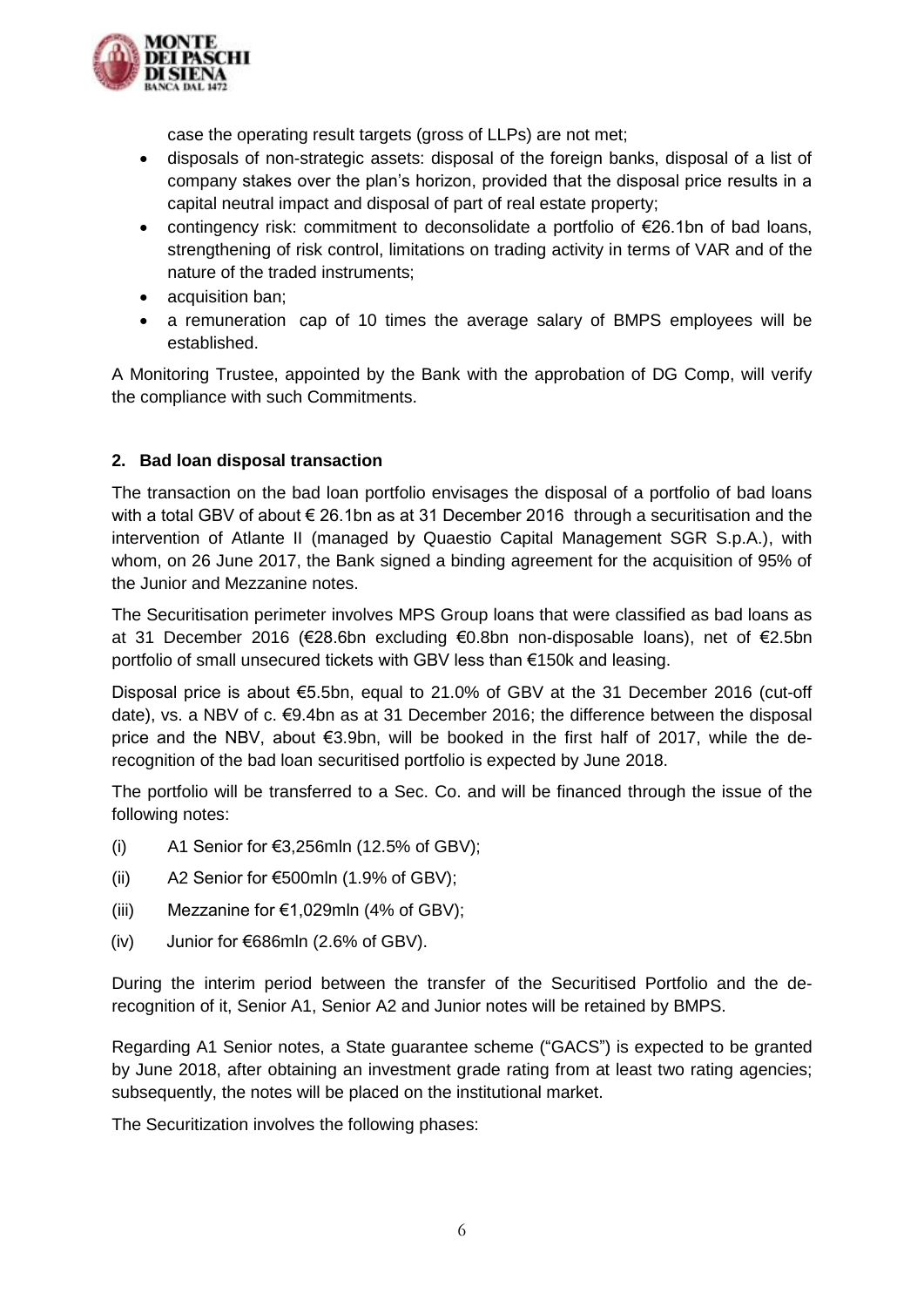

- (i) by December 2017 the transfer of the portfolio to the Sec. Co., the issue by the Sec. Co. of all the notes, that will be initially subscribed by the originator, and the sale of 95% of the Mezzanine notes to Atlante II;
- (ii) by June 2018 with the assignment of an investment grade rating to the Senior A1 notes and the granting of the GACS, the placement on the market of these notes together with Senior A2 notes and the disposal to Atlante II of 95% of the Junior notes and the concurrent portfolio deconsolidation.

There is an earn out equal to 50% of the extra performance in favour of BMPS if the IRR on Junior notes is above 12% annual threshold.

For the entire duration of the Securitisation, BMPS will retain 5% of the nominal value of each tranche, in order to be compliant with the current law related to retention rule.

The Bank granted exclusivity to Quaestio Capital Management SGR S.p.A., until mid-September for the acquisition of BMPS servicing platform.

RWA evolution in the Restructuring Plan is based on the hypothesis that the waiver on the LGD models will be confirmed.

#### **3. The precautionary recapitalisation**

Following the request sent by the Bank to the ECB on December 23rd, 2016, through MEF, for access to the Precautionary Recapitalisation measure, the ECB established that the capital shortfall resulting from the 2016 EBA Stress Test amounted to €8.8bn.

Considering that EU regulations on State aid forbid using public financial aid to compensate losses realised (from the date of the Stress Test onwards), or that are likely to be realised in the near future, the maximum budget for State aid compatible with regulations was calculated in €5.4bn.

This amount will have to include an amount equal to the compensation for the eligible holders of subordinated UT2 bonds, 2008-2018 issue, with a nominal value of approx. €2.1bn, with ISIN code IT0004352586 ("UT2 2008-2018"), as prescribed by Decree 237, preliminarily estimated at €1.5bn.

Therefore, taking in to account the maximum budget for State aid, the capital increase reserved to MEF amounts to €3.9bn. This amount, plus the burden-sharing of €4.3bn, will result in the Bank's total capital strengthening by €8.1bn.

An integral part of the Precautionary Recapitalisation process is the application of the socalled "burden sharing" principle, which defines the forced conversion of all subordinated bonds issued by the Bank to both institutional and retail investors before the subscription of shares by MEF. Forced conversion will, as mentioned, cover all subordinated securities issued, for a total value of  $\epsilon$  4.3bn.

The Decree 237 defines the conversion ratios of subordinated loans: Additional Tier 1 debt instruments will be converted at 75% of their nominal value, FRESH 2003 subordinated bonds at 18% of their nominal value and Tier 2 instruments at 100% of their nominal value.

The Decree 237 also defines the compensation criteria for retail bondholders who have acquired subordinated UT2 2008-2018 bonds; further criteria might be set by the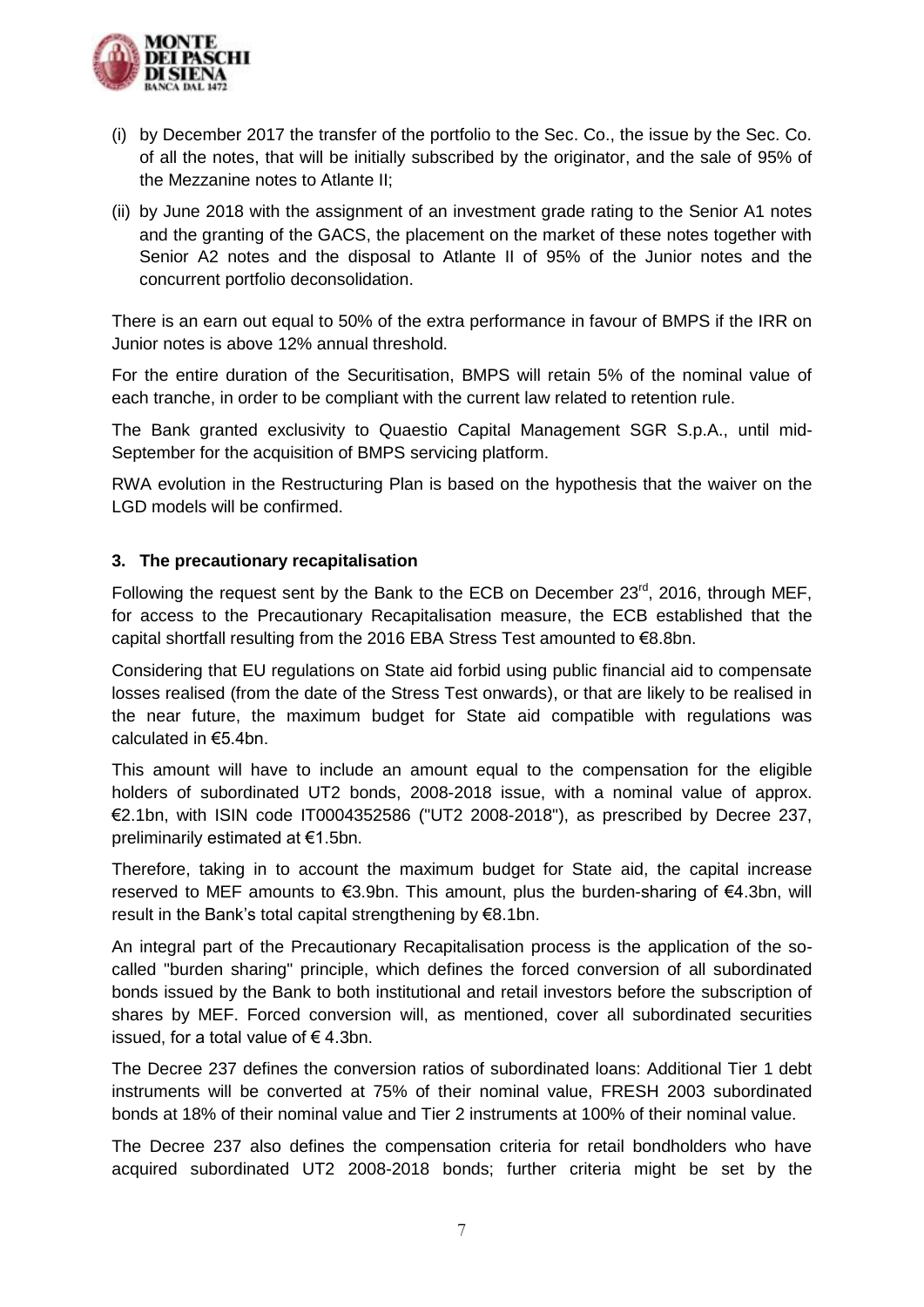

Implementing Decree, provided for by Decree 237, which is expected to be issued by the MEF in July 2017.

BMPS has been advised by Lazard S.r.l. and Mediobanca – Banca di Credito Finanziario S.p.A. acting as financial advisors with respect to the Precautionary Recapitalisation and the deconsolidation of the bad loan portfolio equal to €26.1bn in the context of the Precautionary Recapitalisation and by KPMG Corporate Finance as industrial advisor for the bad loans transaction. Studio Bonelli, Prof. Piergaetano Marchetti, Prof. Francesco Carbonetti, Prof. Luigi Arturo Bianchi and Linklaters have assisted the Bank as legal advisors.

°°°°°°°°°°°°°°

*This press release will be available at www.mps.it*

**External Relations Investor Relations** 

Tel. +39 0577 296634 Tel: +39 0577 299350

*[ufficio.stampa@mps.it](mailto:ufficio.stampa@mps.it) [investor.relations@mps.it](mailto:investor.relations@mps.it)*

THIS DOCUMENT IS BEING PROVIDED TO YOU SOLELY FOR YOUR INFORMATION. THE INFORMATION IN THIS DOCUMENT, WHICH HAS BEEN PREPARED BY BANCA MONTE DEI PASCHI DI SIENA S.P.A. (THE "**COMPANY**" AND TOGETHER WITH ITS CONSOLIDATED SUBSIDIARIES, THE "**GROUP**"), MAY BE SUBJECT TO UPDATING, CORRECTION AND AMENDMENT. IT MAY NOT BE REPRODUCED IN ANY FORM, FURTHER DISTRIBUTED OR PASSED ON, DIRECTLY OR INDIRECTLY, TO ANY OTHER PERSON, OR RE-PUBBLISHED IN ANY MANNER, IN WHOLE OR IN PART, FOR ANY PURPOSE. ANY FAILURE TO COMPLY WITH THESE RESTRICTIONS MAY CONSTITUTE A VIOLATION OF APPLICABLE LAWS AND VIOLATE THE COMPANY'S RIGHTS.

This document has been prepared by the Company solely for information purposes and for use in presentations of the Group's strategies.The information and data contained herein have not been independently verified, provides a summary of the Group's restructuring plan 2017- 2021 prepared pursuant to the European Commission communication on the return to viability and the assessment of restructuring measures in the financial sector in the current crisis under the State Aid rules, as complemented by the Communication from the European Commission on the application, from 1 August 2013, of State aid rules to support measures in favour of banks in the context of the financial crisis, and Italian Law Decree no. 237/2016 (as subsequently amended). Except where otherwise indicated, this document speaks as of the date hereof and the information and opinions contained in this document are subject to change without notice and do not purport to contain all information that may be required to evaluate the Company and the Group. No representation or warranty, express or implied, is made as to, and no reliance should be placed on, the fairness, accuracy, completeness, correctness or sufficiency for any purpose whatsoever of the information or opinions contained herein. Neither the Company, nor its advisors, directors, officers, employees, agents, consultants, legal counsel, accountants, auditors, subsidiaries or other affiliates or any other person acting on behalf of the foregoing (collectively, the "**Representatives**") shall have any liability whatsoever (in negligence nor otherwise) for any loss howsoever arising from any use of this document or its contents or otherwise arising in connection with this document.

This document and the information contained herein do not contain or constitute (and is not intended to constitute) an offer of securities for sale, or solicitation of an offer to purchase or subscribe for securities nor shall it or any part of it form the basis of or be relied upon in connection with or act as any inducement or recommendation to enter into any contract or commitment or investment decision whatsoever. Neither this document nor any part of it nor the fact of its distribution may form the basis of, or be relied on in connection with, any contract or investment decision in relation thereto. Any decision to invest in the Company should be made solely on the basis of information contained in any prospectus or offering circular (if any is published by the Company).

To the extent applicable, the industry and market data contained in ( or based on)this document has come from official or third-party